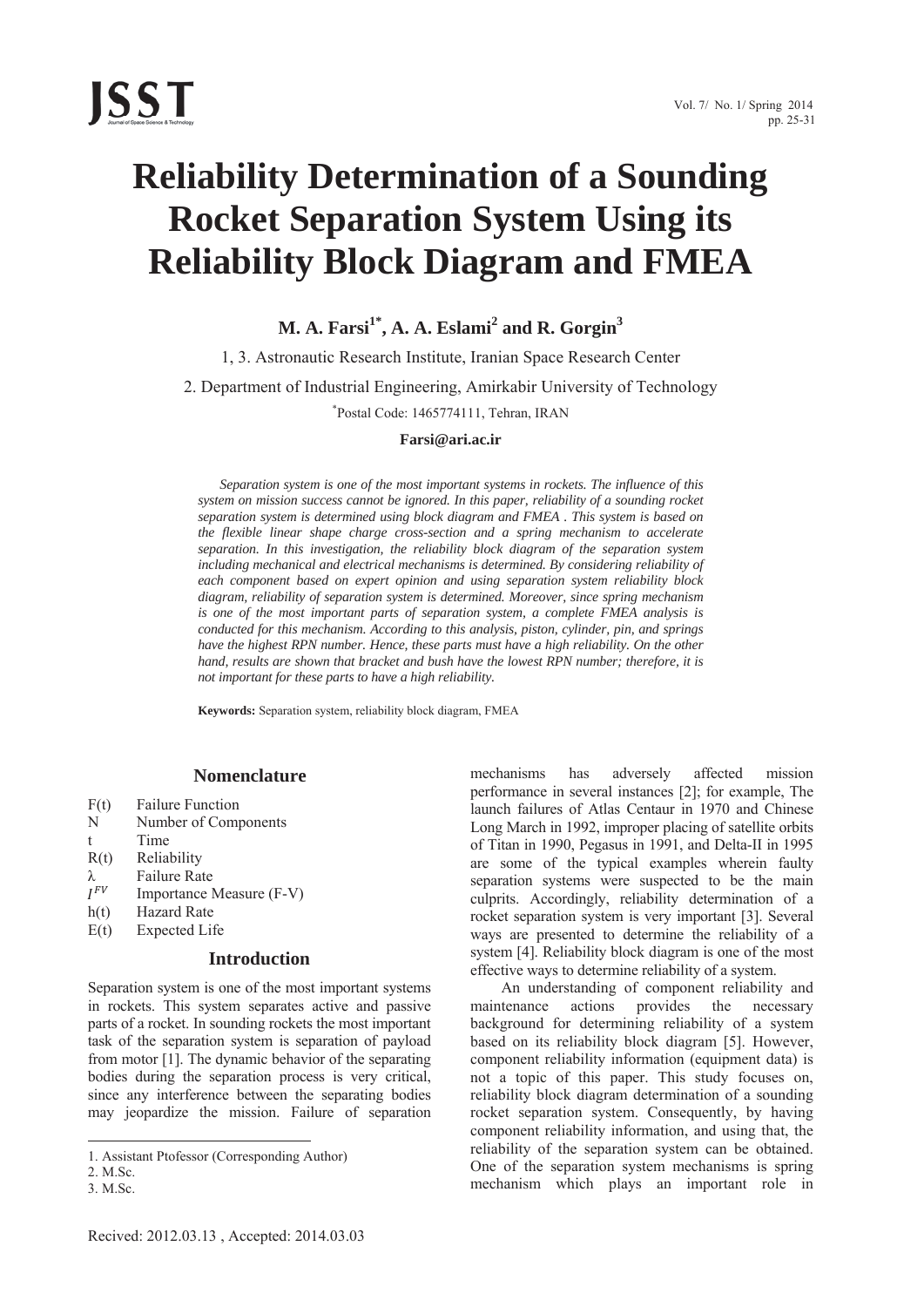$26 /$  Journal of Space Science and Technology Vol. 7/ No. 1/ Spring 2014

performance of these systems. Accordingly, boosting reliability of this mechanism during design will result in a more reliable separation system. One of the most effective ways in integrating reliability into design is failure mode and effect analysis (FMEA) [6]. Therefore, in the course of pursuing this goal, we will demonstrate the use of FMEA as a tool in increasing reliability of spring mechanisms.

In this paper, reliability block diagram of a sounding rocket separation system is determined. By using this diagram and having the reliability of all components, separation system reliability can be obtained. In addition, since spring mechanism is one of the most important parts of separation system, FMEA analysis is used to boost reliability of this mechanism during the design process.

## **Reliability Block Diagram**

A reliability block diagram (RBD) is a diagrammatic method for showing how component reliability contributes to the success or failure of a complex system. RBD is also known as a dependence diagram (DD) [7].

A RBD or DD is drawn as a series of blocks connected in parallel or series configuration. Each block represents a component of the system with a failure rate. Parallel paths are redundant, meaning that all of the parallel paths must fail for the parallel network to fail. By contrast, any failure along a series path causes the entire series path to fail [7].

Accordingly, reliability of a series and parallel network could be calculated as follows:

$$
R(t) = \prod_{i=1}^{N} R_i(t) \tag{1}
$$



Fig. 1 Reliability calculation of a series network

$$
R(t) = 1 - \prod_{i=1}^{N} (1 - R_i(t))
$$
 (2)

Separation system consists of electrical mechanical components. Figure, 3 shows the reliability block diagram of a sounding rocket separation system.

In this diagram, it is shown how different components are engaged in the separation process and also which components have a more significant role in process performance. It is obvious that those components which are series in the block diagram should have higher reliability, because their failure causes failure of the whole process. This RBD can be used to determine reliability of the separation system. **Exponential Distribution:** 

Exponential distribution was historically the first distribution used as a model of a time-to-failure



Fig. 2 Reliability calculation of a parallel network

distribution and is still the most widely used in reliability problems. The distribution has one parameter ( $\lambda$ =failure rate) and its reliability function is obtained by:

$$
R(t) = 1 - F(t) = e^{-\lambda t}
$$
 (3)

#### **Numerical Analysis**

In order to determine the reliability of the sounding rocket separation system, its reliability block diagram is used. To this end, the reliability of all components is determined based on expert opinion. Their exponential distributions are shown in Table 1 and mission duration is approximately 20 minutes.

Table 1. Reliability of separation system components

| Component       | Failure rate $(\lambda)$ | $R(t=20 \text{ min})$ |  |  |  |
|-----------------|--------------------------|-----------------------|--|--|--|
| Umbilical       | 0.0151                   | 0.985                 |  |  |  |
| Mass spring     | 0.0090                   | 0.991                 |  |  |  |
| Pressure sensor | 0.0010                   | 0.999                 |  |  |  |
| Micro           | 0.0304                   | 0.97                  |  |  |  |
| Timer           | 0.0130                   | 0.987                 |  |  |  |
| Cable           | 0.0001                   | 0.9999                |  |  |  |
| Relay           | 0.0080                   | 0.992                 |  |  |  |
| <b>Battery</b>  | 0.0050                   | 0.995                 |  |  |  |
| Connector       | 0.0202                   | 0.98                  |  |  |  |
| <b>Brazing</b>  | 0.0001                   | 0.9999                |  |  |  |
| Detonator       | 0.0253                   | 0.975                 |  |  |  |
| First cord      | 0.0512                   | 0.95                  |  |  |  |
| Second cord     | 0.0512                   | 0.95                  |  |  |  |
| Plate cutting   | 0.0408                   | 0.96                  |  |  |  |
| Spring          | 0.0202                   | 0.98                  |  |  |  |
| Heating shield  | 0.0090                   | 0.991                 |  |  |  |

Reliability of the sounding rocket separation system can be calculated as the following: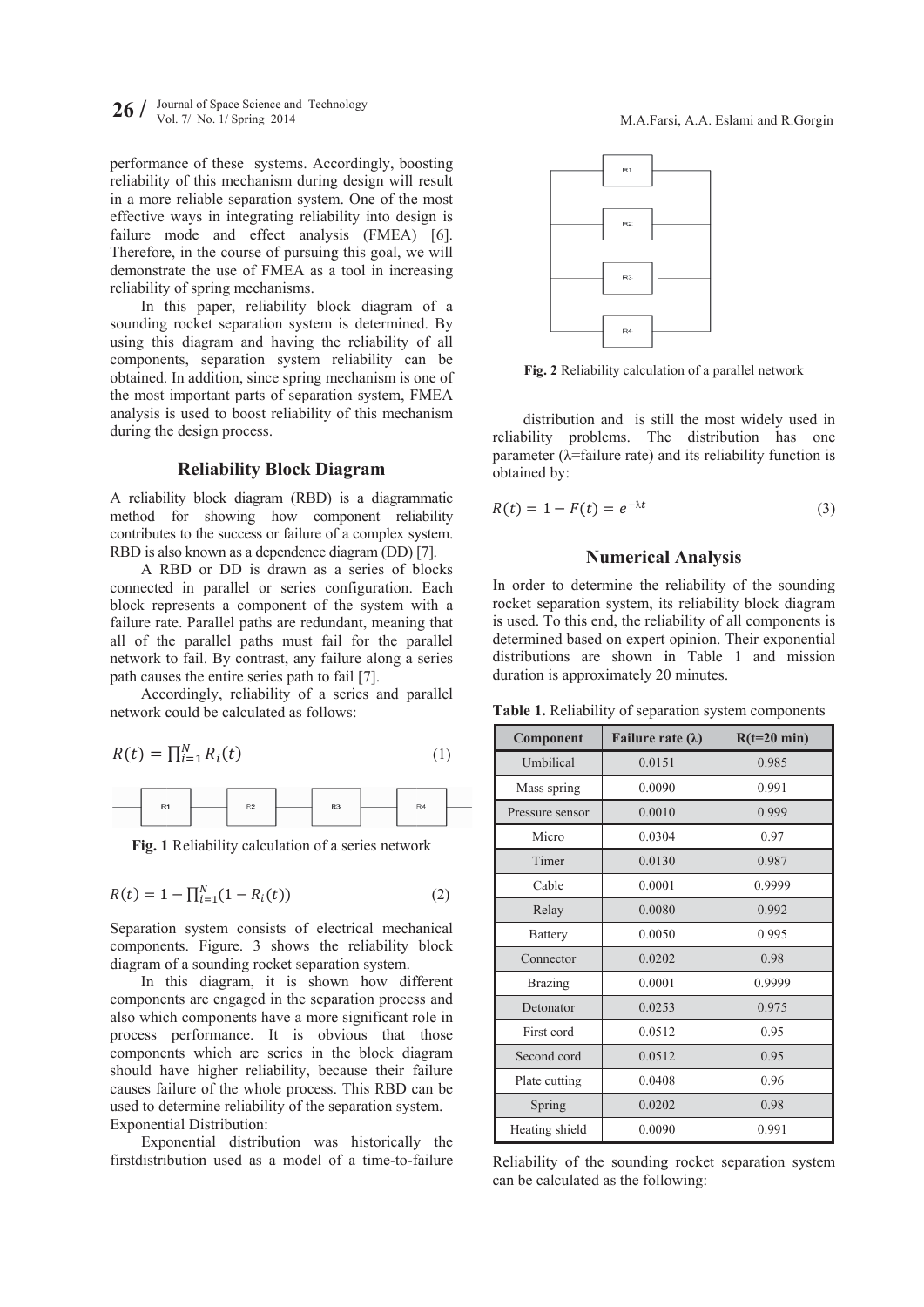Vol. 7 / No. 1/ Spring 2014 **/ 27** Reliability Determination of a Sounding Rocket Separation System …



**Fig. 3** reliability block diagram of the separation system

 $(4)$ 

 $R_{separationsystem}=R_{umbilical} \times R_{massspring} \times$  $[1- ((1- (R<sub>presuresensor</sub> × R<sub>micro</sub>)) × (1-R<sub>timer</sub>))] ×$  $[1 - (1 - R_{\text{cable}})^2] \times R_{\text{relay}} \times R_{\text{battery}}[1 - (1 - R_{\text{cable}})^2] \times$  $[1 - (1 - R_{connector})^3] \times R_{\text{brazing}} \times [1 - (1 - R_{detonator})^2] \times$  $R_{\text{firstcord}} \times R_{\text{secondcord}} \times R_{\text{plateutting}} \times [1-(1-R_{\text{spring}})^6] \times$ Rheatingshieldmaintainiiblity =82.629(%)

As it can be seen in Eg.1, the reliability of the sounding rocket separation system is 82.629 %. Measures of importance:

During the design reliability analysis, or risk assessment of a system, some components and their arrangement may be more critical than others in terms of system reliability. For example, a series of components within a system is much more critical to a system (in terms of failure) than the same set of components in parallel within the system. "The Birnbaum importance measure" gives the contributions to the system reliability due to the reliability of the various system elements. Elements for which a variation in reliability results in the largest variation of the entire system reliability have the highest importance [9]. Fussell and Vesely later proposed a measure based on the cut-sets importance [10]. According to the Fussell– Vesely measure, the importance of an element depends on the number and on the order of the cut-sets in which it appears. Other concepts of importance measures have been proposed and used, based on

different views of the influence of the elements on the system performance. The Fussell-Vesely importance is expressed by:

$$
I_i^{FV}(t) = \frac{R_i[R(t)]}{R_s[R(t)]}
$$
\n(5)

**Table 2.** Fussell-Vesely importance for separation system

| Component       | <b>Fussell-Vesely importance</b> |
|-----------------|----------------------------------|
| Spring          | 0.82629                          |
| cable           | 0.82620                          |
| connector       | 0.82596                          |
| Detonator       | 0.80613                          |
| pressure sensor | 0.01294                          |
| micro           | 0.01294                          |
| timer           | 0.00394                          |
| others          |                                  |

Probability density function, f(t), is defined as Eq.6

$$
f(t) = \frac{dF(t)}{dt} \tag{6}
$$

We can define the reliability function R(t) (a.k.a., the survivor or survivorship function) as Eq.7

$$
R(t) = 1 - F(t) = \int_t^{\infty} f(\tau) d\tau \tag{7}
$$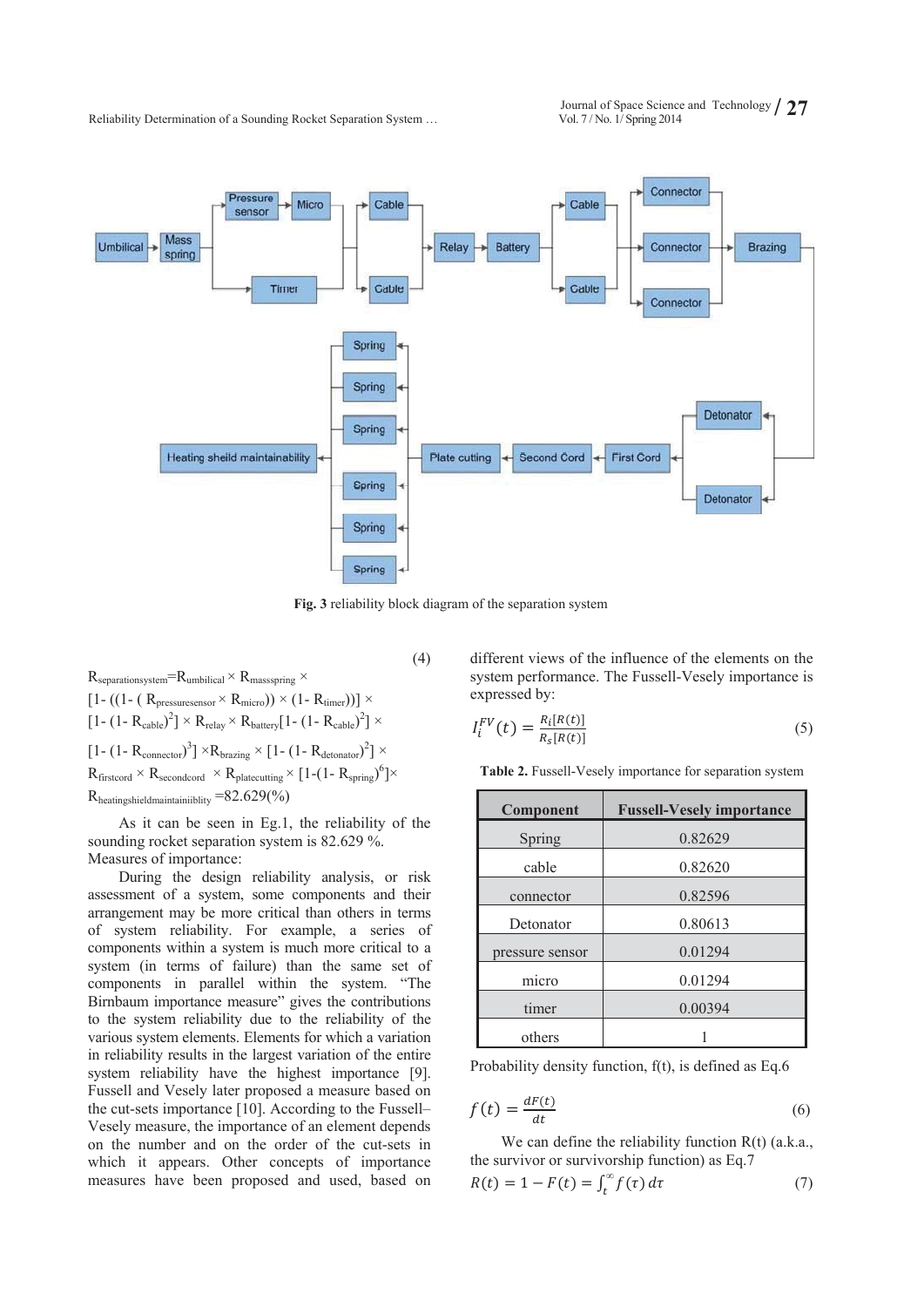The failure rate, or hazard rate, h (t), is introduced as [5]:

$$
h(t) = \lim_{\tau \to 0} \frac{F(t+\tau) - F(t)}{\tau R(t)} = \frac{f(t)}{R(t)}
$$
(8)

The mean time to failure (MTTF), illustrates the expected time during which the item will perform its function successfully (sometimes called expected life) [5].  $MTTF = E(t) = \int_0^\infty t f(t)$  $dt$  (9)

The MTTF for sounding rocket separation system is obtained 100.47 minutes.



**Fig. 4** Separation system failure probability function



**Fig. 5** Separation system reliability function



**Fig. 6** Separation system failure rate function

# **FMEA Analysis of Spring Mechanism**

A failure modes and effects analysis (FMEA) is a procedure in product development and operations management for the analysis of potential failure modes within a system for classification by the severity and likelihood of the failures [8]. A successful FMEA activity helps a team to identify potential failure modes based on the past experience with similar products or processes, enabling the team to design those failures out of the system with the minimum effort and resource expenditure, thereby reducing the development time and costs. It is widely used in manufacturing industries in various phases of the product life cycle and is now increasingly finding use in the service industry. Failure modes are any errors or defects in a process, design, or item, especially those that affect the customer, and can be potential or actual. Effects analysis refers to studying the consequences of those failures.

The risk priority number (RPN) identifies the greatest areas of concern. It comprises the assessment of the (Table 3 used to assign values for each of FMEA three parameters):

(1) Severity rating,

(2) Occurrence rating, and

(3) Detection rating for a potential failure mode.

 $RPN =$  Severity Rating  $\times$  Occurrence Rating  $\times$ Detection Rating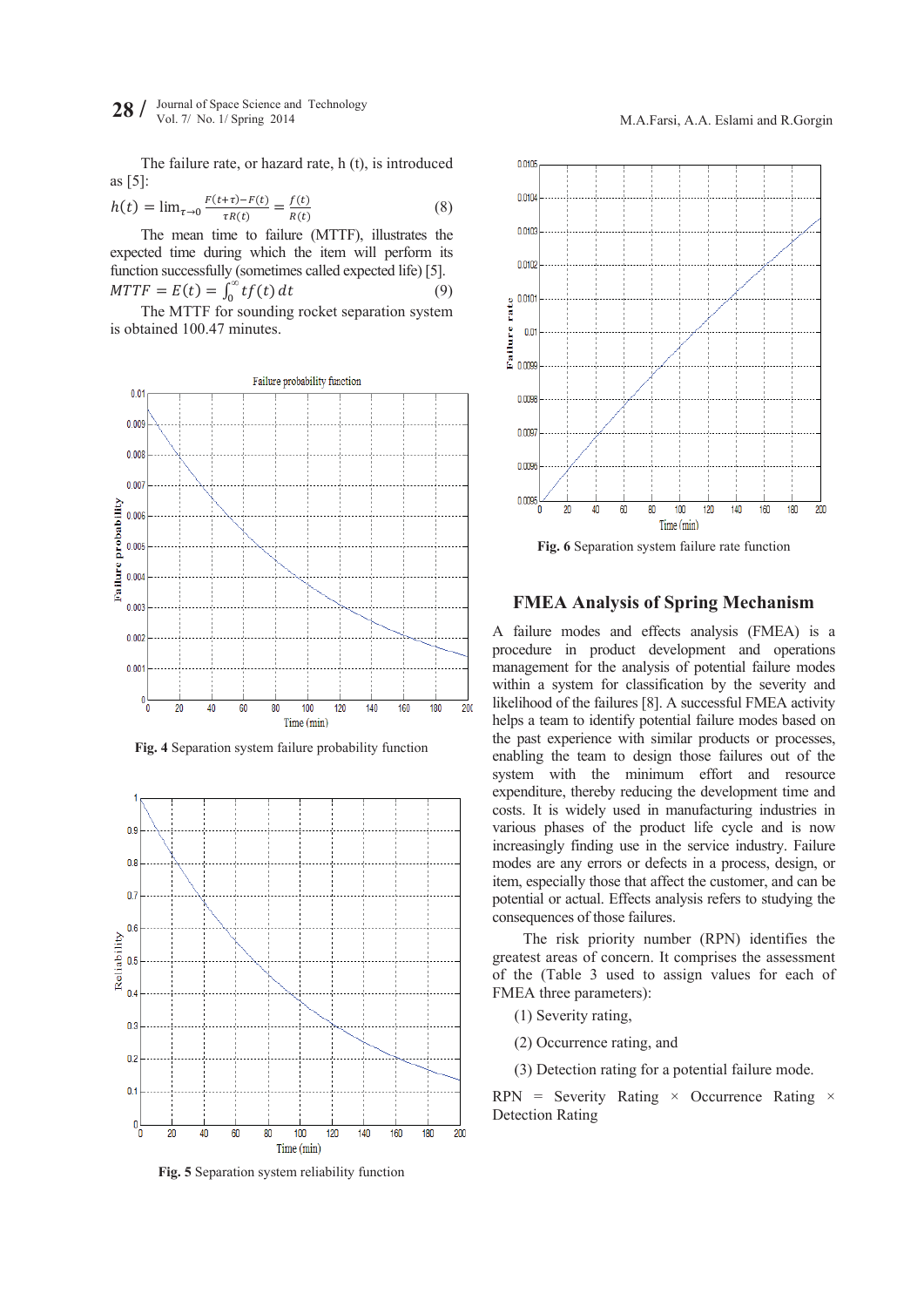

**Fig. 7** FMEA analysis roadmap

| rating         | <b>Severity</b>                                                                                           | <b>Occurrence</b>                      | <b>Detection</b>                                    |  |  |  |
|----------------|-----------------------------------------------------------------------------------------------------------|----------------------------------------|-----------------------------------------------------|--|--|--|
| $\mathbf{1}$   | The effect is not noticed by customer                                                                     | Extremely<br>remote                    | Controls certainly detect (Very<br>High).           |  |  |  |
| $\overline{2}$ | Very slight effect noticed by customer, does                                                              | Remote, very                           | Controls almost certainly detect                    |  |  |  |
|                | not annoy or inconvenience customer                                                                       | unlikely                               | (Very High).                                        |  |  |  |
| $\overline{3}$ | Slight effect that causes customer annoyance,<br>but they do not seek service                             | Very slight<br>chance of<br>occurrence | Controls have a good chance of<br>detecting (High). |  |  |  |
| $\overline{4}$ | Slight effect, customer may return the                                                                    | Slight chance                          | Controls have a good chance                         |  |  |  |
|                | product for service                                                                                       | of occurrence                          | ofdetecting (Moderately High).                      |  |  |  |
| 5              | Moderate<br>effect,<br>requires<br>customer<br>immediate service                                          | Occasional<br>occurrence               | Controls may detect (Moderate).                     |  |  |  |
| 6              | Significant<br>effect,<br>customer<br>causes<br>dissatisfaction; may violate regulation or<br>design code | Moderate<br>occurrence                 | Controls may detect (Low).                          |  |  |  |
| $\overline{7}$ | Major effect, system may not be operable;                                                                 | Frequent                               | Controls have poor chance of                        |  |  |  |
|                | elicits customer complaint; may cause injury                                                              | occurrence                             | detection (Very Low).                               |  |  |  |
| 8              | Extreme effect, system is inoperable and a                                                                | High                                   | Controls have poor chance of                        |  |  |  |
|                | safety problem. May cause severe injury.                                                                  | occurrence                             | detection (Remote).                                 |  |  |  |
| 9              | Critical effect, complete system shutdown;                                                                | Very high                              | Controls will probably not detect                   |  |  |  |
|                | safety risk                                                                                               | occurrence                             | (Very Remote).                                      |  |  |  |
| 10             | Hazardous; failure occurs without warning;                                                                | Extremely high                         | Absolute certainty of Non                           |  |  |  |
|                | life threatening                                                                                          | occurrence                             | Detection (Almost Impossible).                      |  |  |  |

| Table 3. Suggested FMEA parameter evaluation criteria |  |  |  |  |
|-------------------------------------------------------|--|--|--|--|
|-------------------------------------------------------|--|--|--|--|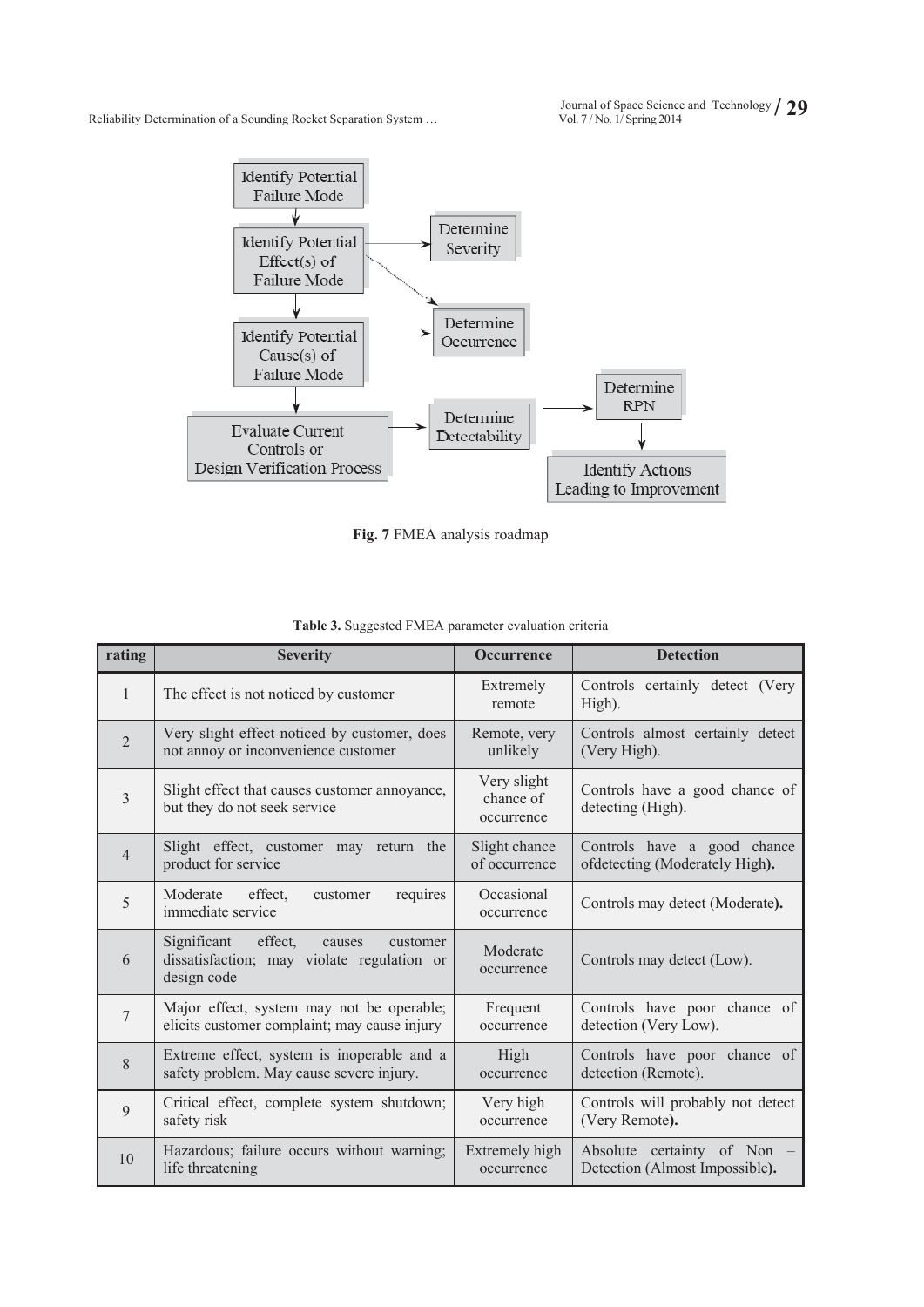30 / Journal of Space Science and Technology Vol. 7/ No. 1/ Spring 2014

Spring mechanism of the considered separation system consists of spring, bush, pin, piston, cylinder, screw and bracket. For all of these components FMEA analysis is performed and is illustrated in Table. 4. According to the RPN of spring system mechanism components, piston, cylinder, pin, and spring have the highest RPN. Consequently, more attention should be paid in their design.

#### **Conclusion**

In this paper, the reliability block diagram of a sounding rocket separation system is determined. By considering the reliability of each component based on expert opinion and using separation system reliability block diagram, the reliability of separation system can be obtained. From this RBD, most sensitive components to the performance of the considered separation system can be defined. Inasmuch as spring mechanism is one of the most important parts of separation system, in order to increase the reliability of this mechanism, FMEA analysis of its component is performed. From this analysis and based on RPN of different components, it can be concluded that as piston, cylinder, pin, and spring have the highest RPN, more attention should be paid in their design.



Fig. 8 Risk classification (RPN<80 low risk. RPN<80 Moderate risk, RPN>80 high risk)



Fig. 9 Bar chart of sorted RPN

#### **References**

- [1] Hessari, B.B. and Yap, D.F.W., The Victoria Satellite-Feasibility Study and Communication Protocol, (M.Sc. Thesis), The Royal Institute of Technology (KTH), Stockholm, 2002.
- [2] Singaravelu, J., Jayakumar, D. and Rao, B.N., "Taguchi's Approach for Reliability and Safety Assessments in the Stage Separation Process of a Multistage Launch Vehicle," Journal of Reliability Engineering and System Safety, Vol.10, No. 94, 2009, pp. 1526-1541.
- [3] Gorgin, R., Farsi, M.A. and Kalantari-Nezhad, R. and Ebrahimi, M., "Reliability Determination of a Sounding Rocket Separation System Using Monte Carlo Simulation," The Proceeding of 2011 International Conference on Quality, Reliability, Risk, Maintenance, and Safety Engineering, Xian, China, 2011.
- [4] Modarres, M., Kaminskiy, M. and Krivtsov, V., Reliability Engineering and Risk Analysis, Marcel Decker Inc, 1999, p. 198.
- [5] Modarres, M., Kaminskiy, M. and Krivtsov, V., Reliability Engineering and Risk Analysis: A Practical Guide, CRC PressINC, 2010.
- [6] Henning, S. and Paasch, R., "Diagnostic Analysis for Mechanical Systems," The Proceedings of DETC'00 ASME 2000 Design Engineering Technical Conferences and Computers and Information in Engineering Conference Baltimore, Maryland, 2000.
- [7] Wang, W. and Loman, J. M. "Reliability Block Diagram Simulation Techniques Applied to the IEEE Std. 493 Standard Network," IEEE Transaction on Industry Applications, Vol. 40, No. 3, 2004, pp. 887-895.
- [8] Stamatis, D. H., Failure Mode and Effect Analysis: FMEA from Theory to Execution, Second Edition, American Society for Quality, 2003.
- [9] Birnbaum, L.W., On the Importance of Different Elements in a Multi Element System, Multivariate Analysis, Vol. 2, New York: Academic Press, 1969.
- [10] Fussell, J. B., How to Calculate System Reliability and Safety Characteristics, IEEE Trans Reliab, R-24, Vol.3, 1975, pp.169-74.